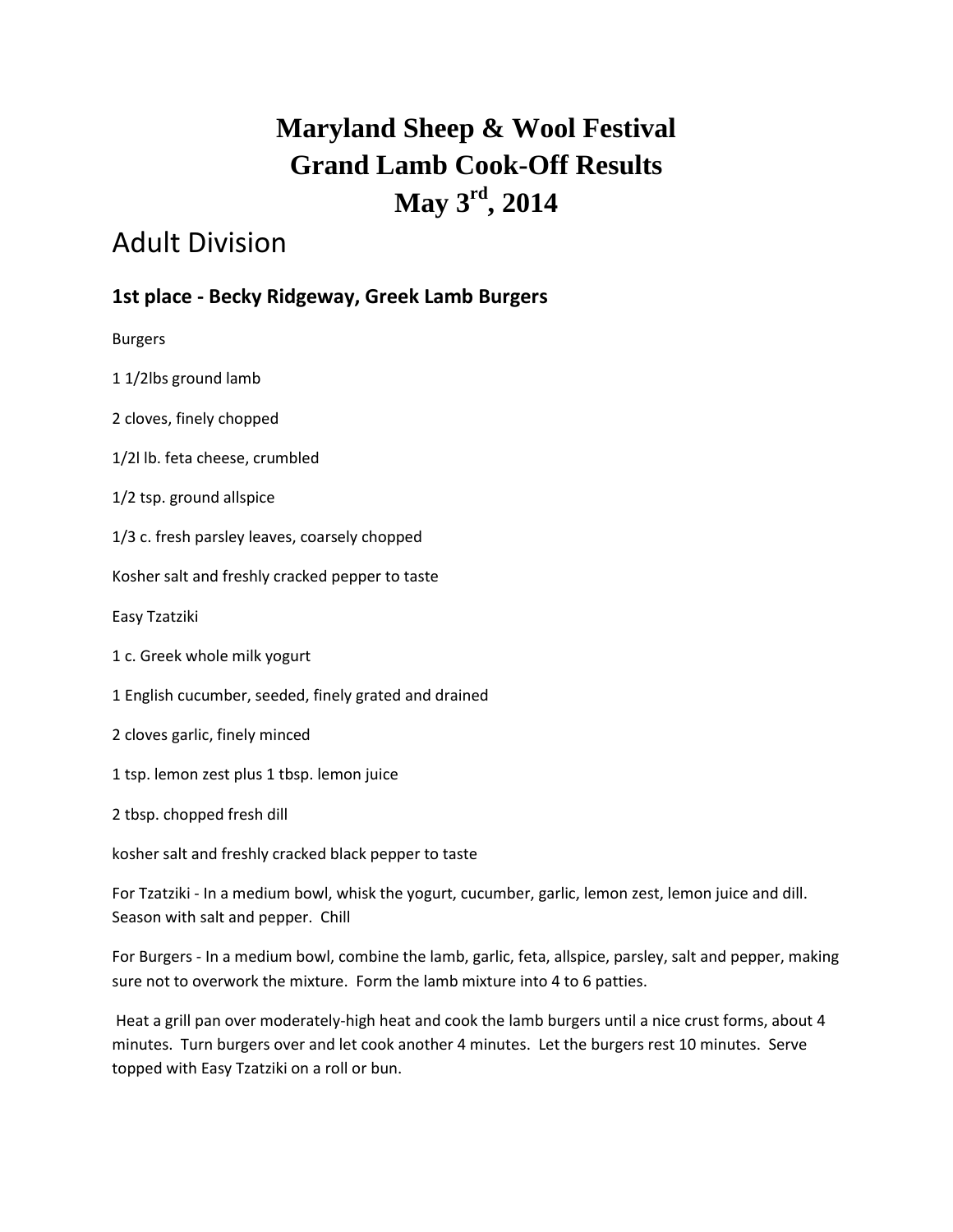### **2nd place - Drew Ridgeway, BBQ Lamb Meatballs**

1 pound ground lamb 3/4 cup cooked rice 3/4 cup bread crumbs 1/3 cup finely chopped onions 1 egg

I Bottle of BBQ sauce of your personal taste but I fine the Honey BBQ sauce to be best

Mix all ingredients together except BBQ sauce then ball up your meat mixture into 1 inch balls and drop in heated up pan sprayed with pam. Cook meatballs on med heat and turning them carefully when cooking so they don't fall apart. Once done add the BBQ sauce and let simmer on low for about 10 min and serve.

### **3rd place - Leslie Cope, Moussaksage**

Combines all the flavors of the classic Greek dish Moussaka in a magnificent sausage

| Ingredients:                    |                       |
|---------------------------------|-----------------------|
| 2 med eggplant                  | 1 Tbs minced garlic   |
| 3 lb lamb                       | 1 Tbs ground cinnamon |
| 1/2 lb fatback                  | 1.5 tsp. allspice     |
| 2 Tbs salt                      | 1.5 tsp ginger        |
| 1/4 C red wine                  | 1 tsp cayanne         |
| 5 Tbs tomato paste              | 1 tsp black pepper    |
| 5 oz sun chopped roasted tomato | lamb casing           |

Procedures:

\*Peel and slice eggplant ~3/8 in thick, salt and lay on racks for 20 min to draw out water wipe salt and water off eggplant, oil slices and grill until just tender, chop and chill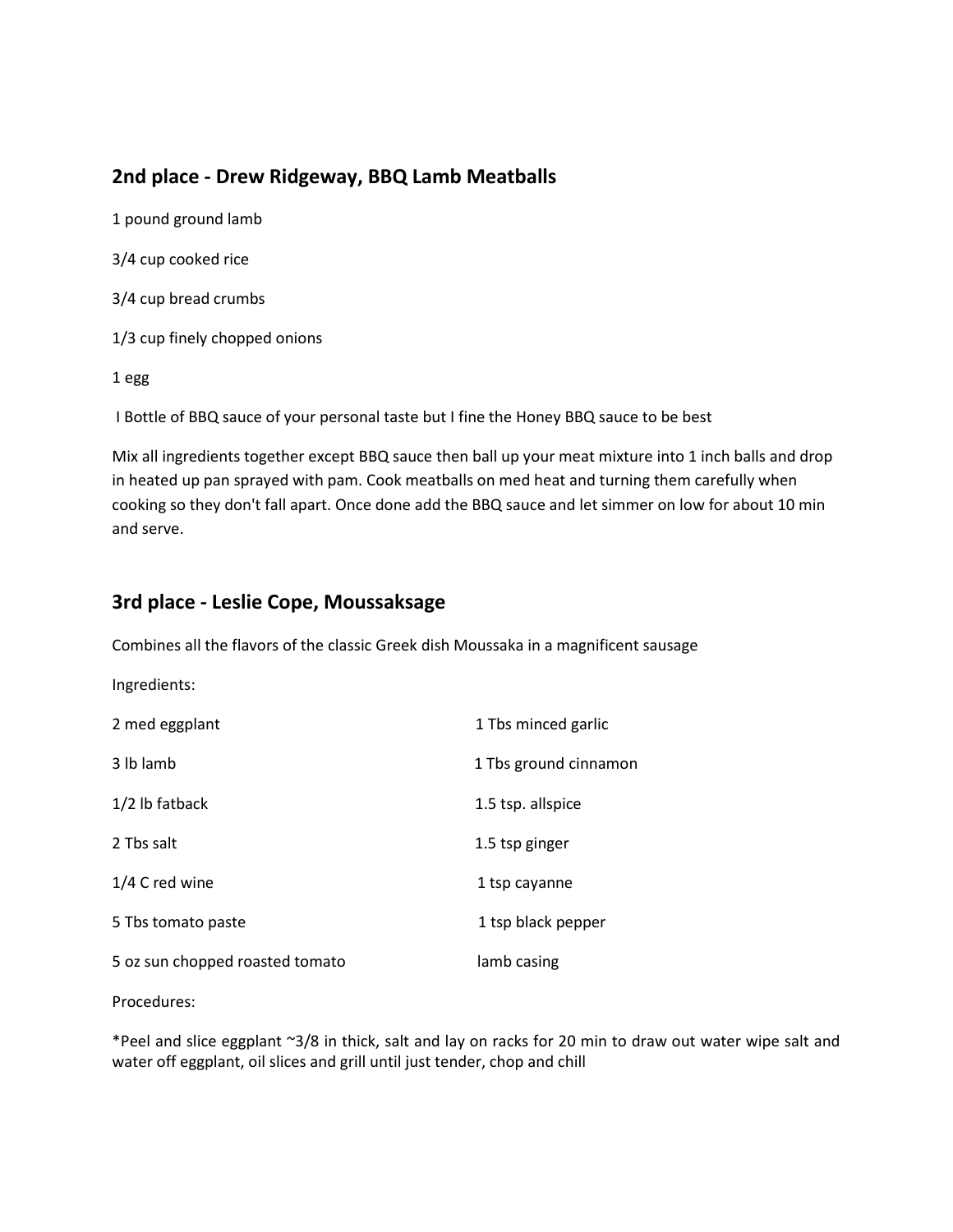\*Remove any sinew etc. from lamb and dice with fatback, toss with salt and grind through medium disk into mixing bowl

\*add all ingredients except eggplant and mix at medium speed for about 1 minute or until mixture has a uniform appearance, fold in chopped, chilled eggplant

\*stuff sausage into lamb casings, twist into 6 in links, grill over medium fire until cooked to succulent perfection

\*serve with yogurt sauce (greek yogurt, parsley, mint, garlic, lemon juice, salt and pepper)

\*devour wildly, because it's AMAZING!!!

# Junior Division

#### **1st place - Olivia Dutton, Rosemary Lamb Burgers**

serves 4

Ingredients, in order of use:

1 pound ground American Lamb

1 large egg

1 TBS cornmeal

1½ tsp cracked rosemary

1 tsp coarse ground black pepper

1 tsp granulated garlic

Directions:

In a large bowl, beat one egg, and mix in cornmeal. Add cracked rosemary, pepper, and garlic. Add American Lamb, and mix well. Divide mixture into 4 equal size balls. With your hands, shape balls into patties, slapping excess air from the meat as you form the burgers. Ideally, put burgers in the fridge for at least an hour or two, as this will give the flavors time to blend. Prepare a charcoal or gas grill. Place burgers on a hot grill, and cook for about 10 minutes, turning at about the 7 minute mark. Burgers should be well seared on the outside, and slightly pink on the inside. Check with a meat thermometer that the center of the meat reaches 160 degrees F. Serve with your favorite burger condiments.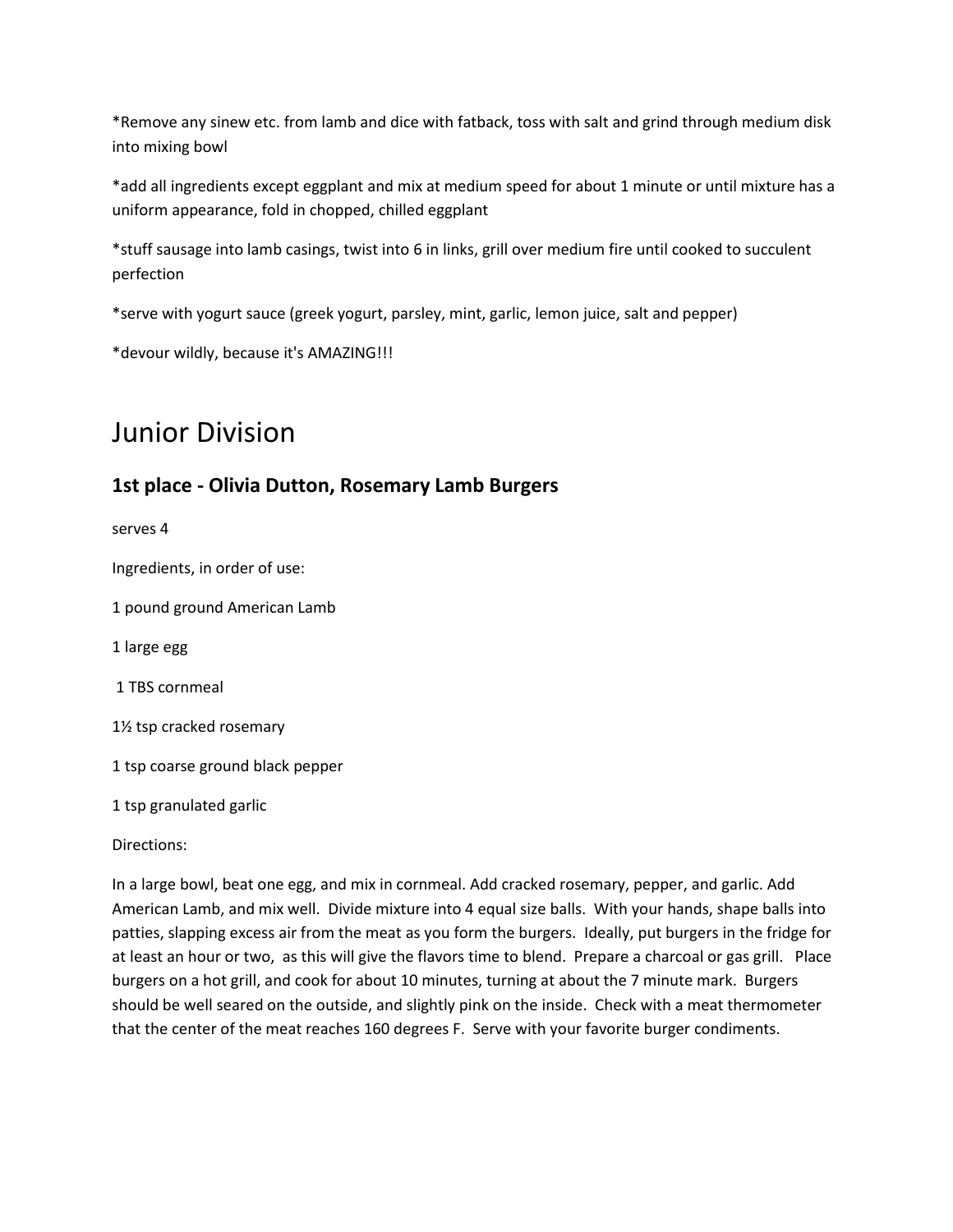#### **2nd place - Laura Dutton, Awesome Grilled Lamb**

Ingredients, in order of use: serves 4

1 pound American Lamb chops, cut 1 inch thick (about 4 chops)

1 TBS good quality olive oil

1 TBS balsamic vinegar

½ tsp salt

½ coarsely ground black pepper

½ tsp sugar

¼ tsp granulated garlic

¼ tsp powdered lemon peel

¼ tsp Liquid Smoke

Directions:

Place chops in a gallon size zip-seal freezer bag. Mix all the other ingredients together in a small bowl, and pour into the bag. Seal the bag tightly , removing as much air as possible. Turn and mix with your hands, so that the chops are evenly covered with the oil mixture. This is fun. Be careful not to puncture the bag with any sharp bones on the chops. Set the bag on a plate ( you know you have a least a tiny hole or two in the bag by now), and set in the refrigerator several hours, or overnight. When ready to cook, have a grown-up heat up a gas or charcoal grill to medium high temperature. Remove the chops from the bag and shake off the excess marinade. Discard the bag with the extra marinade. Cook chops on the grill for about 15 to 20 minutes, turning once, until desired doneness is reached. Puncture a chop with your barbeque fork and press lightly; if juices are pink, the chops are medium rare to medium done. If juices are just barely pink, they are medium well . If you can't see any pink in the juice, you have probably left them on too long. Quick! Take 'em off! These are great for a summer BBQ. Go ahead and eat them with your fingers.